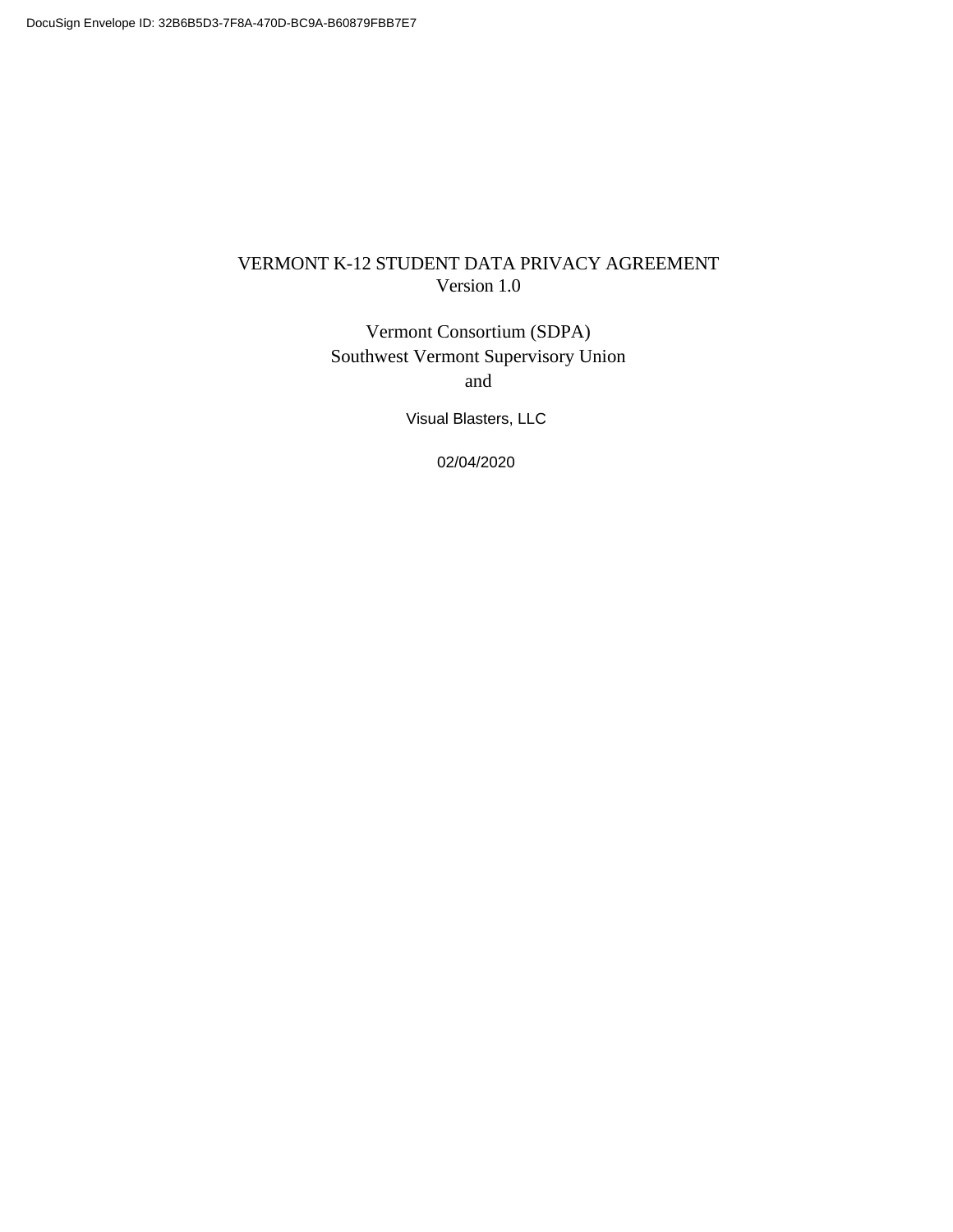This Vermont Student Data Privacy Agreement ("DPA") is entered into by and between the Southwest Vermont Supervisory Union (hereinafter referred to as "LEA") and **Visual Blasters, LLC** (hereinafter referred to as "Provider") on **02/04/2020** . The Parties agree to the terms as stated herein.

### **RECITALS**

**WHEREAS,** the Provider has agreed to provide the Local Education Agency ("LEA") with certain digital educational services ("Services") pursuant to a contract dated [Insert Date] ("Service Agreement"); and

**WHEREAS,** in order to provide the Services described in the Service Agreement, the Provider may receive or create and the LEA may provide documents or data that are covered by several federal statutes, among them, the Family Educational Rights and Privacy Act ("FERPA") at 20 U.S.C. 1232g (34 CFR Part 99), Children's Online Privacy Protection Act ("COPPA"), 15 U.S.C. 6501-6506; and the Protection of Pupil Rights Amendment ("PPRA") 20 U.S.C. 1232h; and

**WHEREAS**, this Agreement complies with Vermont laws and Federal Law.

**WHEREAS**, for the purposes of this DPA, Provider is a School Official with legitimate educational interests in accessing educational records pursuant to the Service Agreement; and

**WHEREAS**, the Parties wish to enter into this DPA to ensure that the Service Agreement conforms to the requirements of the privacy laws referred to above and to establish implementing procedures and duties; and

**WHEREAS**, the Provider may, by signing the "General Offer of Privacy Terms" (Exhibit "E"), agree to allow other LEAs the opportunity to accept and enjoy the benefits of this DPA for the Services described herein, without the need to negotiate terms in a separate DPA.

**NOW THEREFORE,** for good and valuable consideration, the parties agree as follows:

### **ARTICLE I: PURPOSE AND SCOPE**

**1.** Purpose of DPA. The purpose of this DPA is to describe the duties and responsibilities to protect student data transmitted to Provider from the LEA pursuant to the Service Agreement, including compliance with all applicable statutes, including the FERPA, PPRA, COPPA, and other applicable Vermont State laws, all as may be amended from time to time. In performing these services, the Provider shall be considered a School Official with a legitimate educational interest, and performing services otherwise provided by the LEA. With respect to the use and maintenance of Student Data, Provider shall be under the direct control and supervision of the LEA.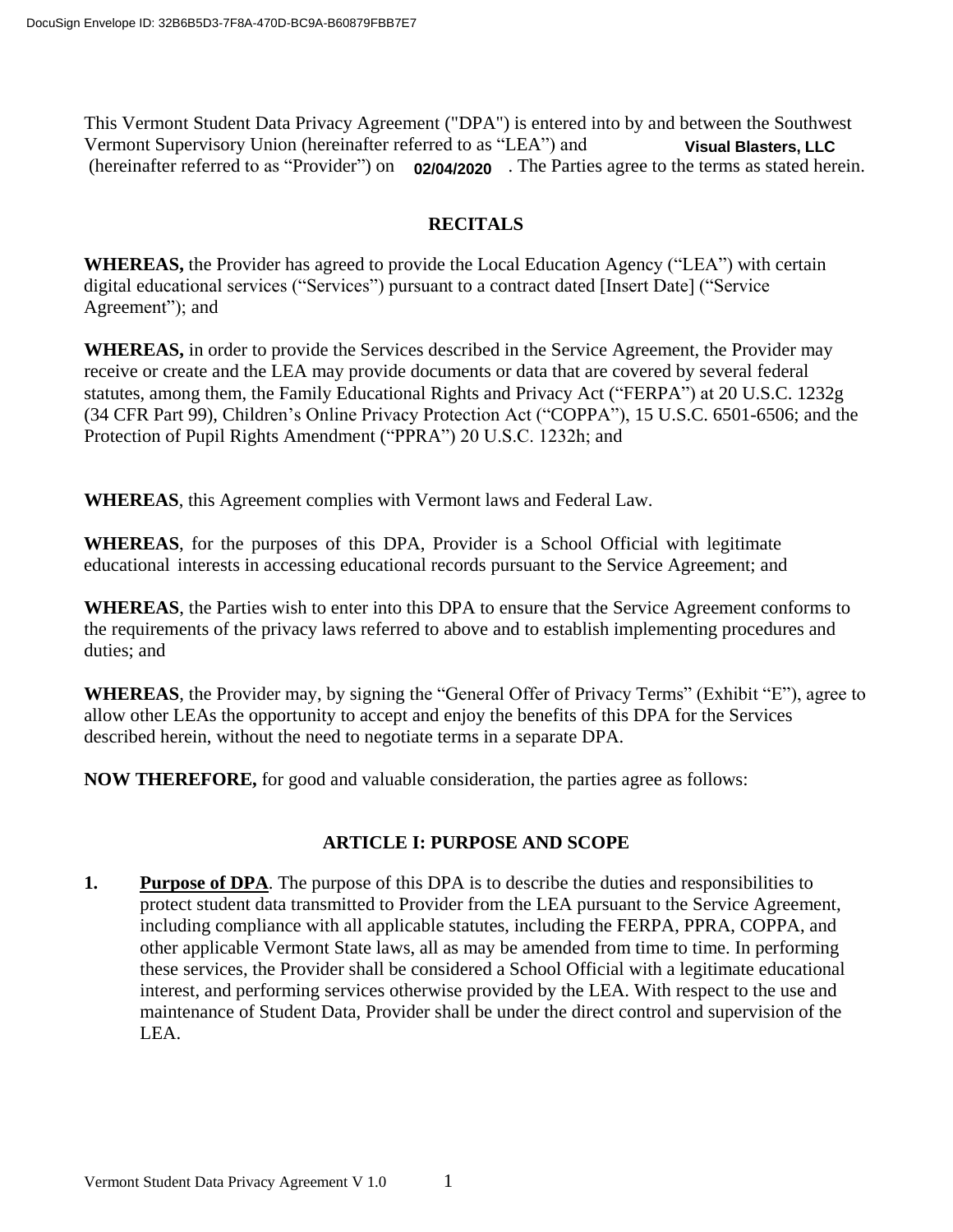**2. Nature of Services Provided**. The Provider has agreed to provide the following digital educational products and services described below and as may be further outlined in Exhibit "A" hereto:

FlipaClip: Ed Cartoon Animation app

- **3. Student Data to Be Provided**. The Parties shall indicate the categories of student data to be provided in the Schedule of Data, attached hereto as Exhibit "B"
- **4. DPA Definitions**. The definition of terms used in this DPA is found in Exhibit "C". In the event of a conflict, definitions used in this DPA shall prevail over term used in the Service Agreement.

## **ARTICLE II: DATA OWNERSHIP AND AUTHORIZED ACCESS**

- **1. Student Data Property of LEA**. All Student Data transmitted to the Provider pursuant to the Service Agreement is and will continue to be the property of and under the control of the LEA. The Provider further acknowledges and agrees that all copies of such Student Data transmitted to the Provider, including any modifications or additions or any portion thereof from any source, are subject to the provisions of this Agreement in the same manner as the original Student Data. The Parties agree that as between them, all rights, including all intellectual property rights in and to Student Data contemplated per the Service Agreement shall remain the exclusive property of the  LEA. For the purposes of FERPA, the Provider shall be considered a School Official, under the control and direction of the LEAs as it pertains to the use of Student Data notwithstanding the above. Provider may transfer pupil-generated content to a separate account, according to the procedures set forth below.
- **2. Parent Access**. LEA shall establish reasonable procedures by which a parent, legal guardian, or eligible student may review Student Data in the pupil's records, correct erroneous information, and procedures for the transfer of pupil-generated  content to a personal account, consistent with the functionality of services. Provider shall respond in a timely manner (and no later than 45 days from the date of the request) to the LEA's request for Student Data in a pupil's records held by the Provider to view or correct as necessary. In the event that a parent of a pupil or other individual contacts the Provider to review any of the Student Data accessed pursuant to the Services, the Provider shall refer the parent or individual to the LEA, who will follow the necessary and proper procedures regarding the requested information.
- **3. Separate Account.** If pupil generated content is stored or maintained by the Provider as part of the Services described in Exhibit "A", Provider shall, at the request of the LEA, transfer said pupil generated content to a separate student account upon termination of the Service Agreement; provided, however, such transfer shall only apply to pupil generated content that is severable from the Service.
- **4. Third Party Request**. Should a Third Party, including law enforcement and government entities, contact Provider with a request for data held by the Provider pursuant to the Services,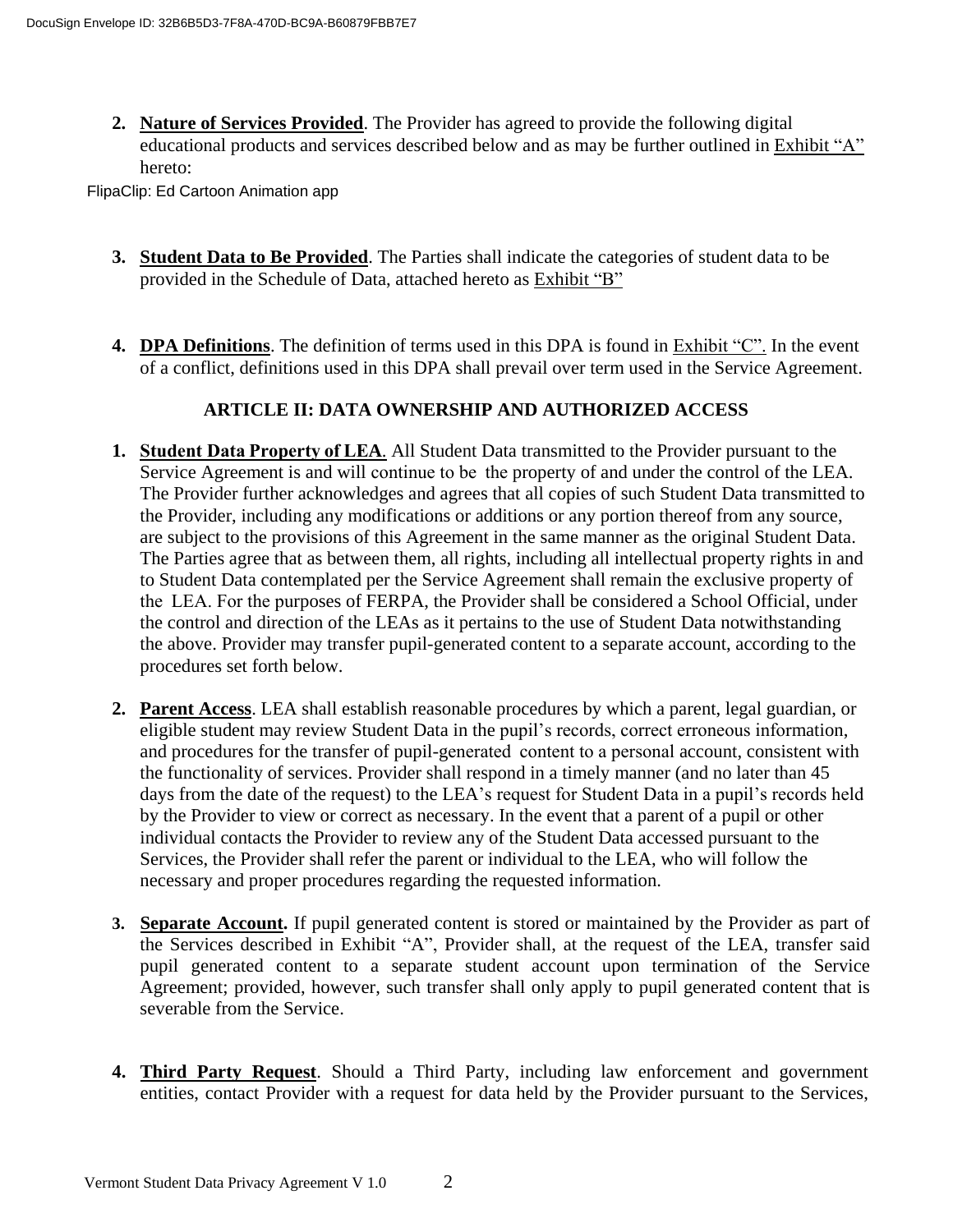the Provider shall redirect the Third Party to request the data directly from the LEA. Provider shall notify the LEA in advance of a compelled disclosure to a Third Party.

**5**. **Subprocessors.** Provider shall enter into written agreements with all Subprocessors performing functions pursuant to the Service Agreement, whereby the Subprocessors agree to protect Student Data in manner consistent with the terms of this DPA.

### **ARTICLE III: DUTIES OF LEA**

- **1. Privacy Compliance.** LEA shall provide data for the purposes of the Service Agreement in compliance with FERPA, COPPA, PPRA, and all other privacy statutes.
- **2. Annual Notification of Rights.** If the LEA has a policy of disclosing education records under FERPA (34 CFR § 99.31 (a) (1)), LEA shall include a specification of criteria for determining who constitutes a school official and what constitutes a legitimate educational interest in its Annual notification of rights.
- **3. Reasonable Precautions**. LEA shall take reasonable precautions to secure usernames, passwords, and any other means of gaining access to the services and hosted data.
- **4. Unauthorized Access Notification**. LEA shall notify Provider promptly of any known or suspected unauthorized access. LEA will assist Provider in any efforts by Provider to investigate and respond to any unauthorized access.

### **ARTICLE IV: DUTIES OF PROVIDER**

- **1. Privacy Compliance.** The Provider shall comply with all applicable State and Federal laws and regulations pertaining to data privacy and security, including FERPA, COPPA, PPRA, and all other privacy statutes.
- **2. Authorized Use**. The data shared pursuant to the Service Agreement, including persistent unique identifiers, shall be used for no purpose other than the Services stated in the Service Agreement and/or otherwise authorized under the statutes referred to in subsection (1), above. Provider also acknowledges and agrees that it shall not make any re-disclosure of any Student Data or any portion thereof, including without limitation, meta data, user content or other non-public information and/or personally identifiable information contained in the Student Data, without the express written consent of the LEA.
- **3. Employee Obligation**. Provider shall require all employees and agents who have access to Student Data to comply with all applicable provisions of this DPA with respect to the data shared under the Service Agreement.
- **4. No Disclosure**. De-identified information may be used by the Provider for the purposes of development, research, and improvement of educational sites, services, or applications, as any other member of the public or party would be able to use de-identified data pursuant to 34 CFR 99.31(b). Provider agrees not to attempt to re-identify de-identified Student Data and not to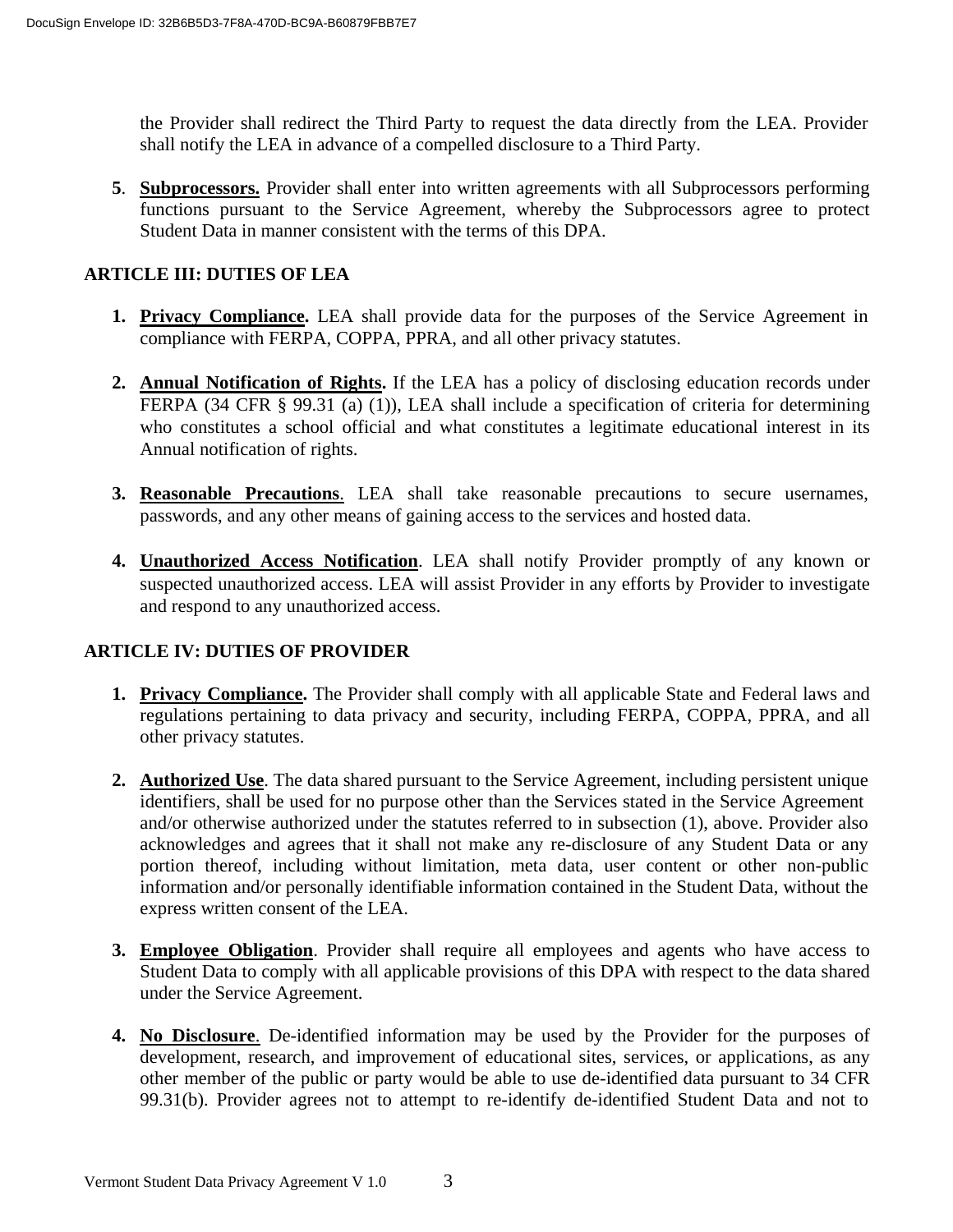transfer de-identified Student Data to any party unless (a) that party agrees in writing not to attempt re-identification, and (b) prior written notice has been given to LEA who has provided prior written consent for such transfer. Provider shall not copy, reproduce or transmit any data obtained under the Service Agreement and/or any portion thereof, except as necessary to fulfill the Service Agreement.

- **5. Disposition of Data**. Upon written request and in accordance with the applicable terms in subsection a or b, below, Provider shall dispose or delete all Student Data obtained under the Service Agreement when it is no longer needed for the purpose for which it was obtained. Disposition shall include (1) the shredding of any hard copies of any Student Data; (2) Erasing; or (3) Otherwise modifying the personal information in those records to make it unreadable or indecipherable by human or digital means. Nothing in the Service Agreement authorizes Provider to maintain Student Data obtained under the Service Agreement beyond the time period reasonably needed to complete the disposition. Provider shall provide written notification to LEA when the Student Data has been disposed. The duty to dispose of Student Data shall not extend to data that has been de-identified or placed in a separate Student account, pursuant to the other terms of the DPA. The LEA may employ a "Request for Return or Deletion of Student Data" form, a copy of which is attached hereto as Exhibit "D". Upon receipt of a request from the LEA, the Provider will immediately provide the LEA with any specified portion of the Student Data within ten (10) calendar days of receipt of said request.
	- **a. Partial Disposal During Term of Service Agreement.** Throughout the Term of the Service Agreement, LEA may request partial disposal of Student Data obtained under the Service Agreement that is no longer needed. Partial disposal of data shall be subject to LEA's request to transfer data to a separate account, pursuant to Article II, section 3, above.
	- **b. Complete Disposal Upon Termination of Service Agreement.** Upon Termination of the Service Agreement Provider shall dispose or delete all Student Data obtained under the Service Agreement. Prior to disposition of the data, Provider shall notify LEA in writing of its option to transfer data to a separate account, pursuant to Article II, section 3, above. In no event shall Provider dispose of data pursuant to this provision unless and until Provider has received affirmative written confirmation from LEA that data will not be transferred to a separate account.
- **6. Advertising Prohibition.** Provider is prohibited from using or selling Student Data to (a) market or advertise to students or families/guardians; (b) inform, influence, or enable marketing, advertising, or other commercial efforts by a Provider; (c) develop a profile of a student, family member/guardian or group, for any commercial purpose other than providing the Service to LEA; or (d) use the Student Data for the development of commercial products or services, other than as necessary to provide the Service to LEA. This section does not prohibit Provider from using Student Data for adaptive learning or customized student learning purposes.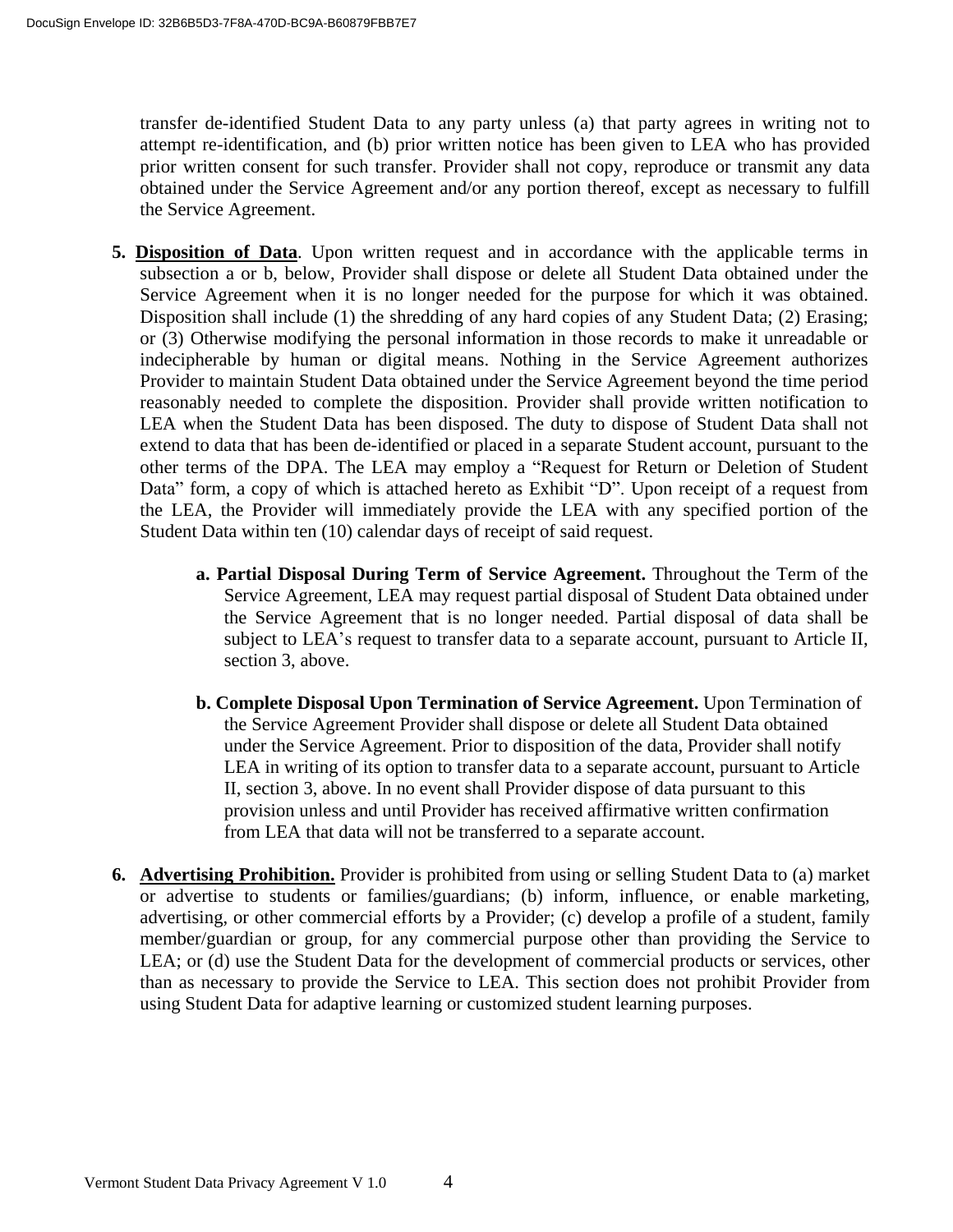### **ARTICLE V: DATA PROVISIONS**

- **1. Data Securit**y. The Provider agrees to abide by and maintain adequate data security measures, consistent with industry standards and technology best practices, to protect Student Data from unauthorized disclosure or acquisition by an unauthorized person. The general security duties of Provider are set forth below. Provider may further detail its security programs and measures in Exhibit "F" hereto. These measures shall include, but are not limited to:
	- **a. Passwords and Employee Access.** Provider shall secure usernames, passwords, and any other means of gaining access to the Services or to Student Data, at a level suggested by the applicable standards, as set forth in Article 4.3 of NIST 800-63-3. Provider shall only provide access to Student Data to employees or contractors that are performing the Services. Employees with access to Student Data shall have signed confidentiality agreements regarding said Student Data. All employees with access to Student Records shall be subject to criminal background checks in compliance with state and local ordinances.
	- **b. Destruction of Data**. Provider shall destroy or delete all Student Data obtained under the Service Agreement when it is no longer needed for the purpose for which it was obtained or transfer said data to LEA or LEA's designee, according to the procedure identified in Article IV, section 5, above. Nothing in the Service Agreement authorizes Provider to maintain Student Data beyond the time period reasonably needed to complete the disposition.
	- **c. Security Protocols**. Both parties agree to maintain security protocols that meet industry standards in the transfer or transmission of any data, including ensuring that data may only be viewed or accessed by parties legally allowed to do so. Provider shall maintain all data obtained or generated pursuant to the Service Agreement in a secure digital environment and not copy, reproduce, or transmit data obtained pursuant to the Service Agreement, except as necessary to fulfill the purpose of data requests by LEA.
	- **d.** Employee Training. The Provider shall provide periodic security training to those of its employees who operate or have access to the system. Further, Provider shall provide LEA with contact information of an employee who LEA may contact if there are any security concerns or questions.
	- **e. Security Technology**. When the service is accessed using a supported web browser, Provider shall employ industry standard measures to protect data from unauthorized access. The service security measures shall include server authentication and data encryption. Provider shall host data pursuant to the Service Agreement in an environment using a firewall that is updated according to industry standards.
	- **f. Security Coordinator.** If different from the designated representative identified in Article VII, section 5, Provider shall provide the name and contact information of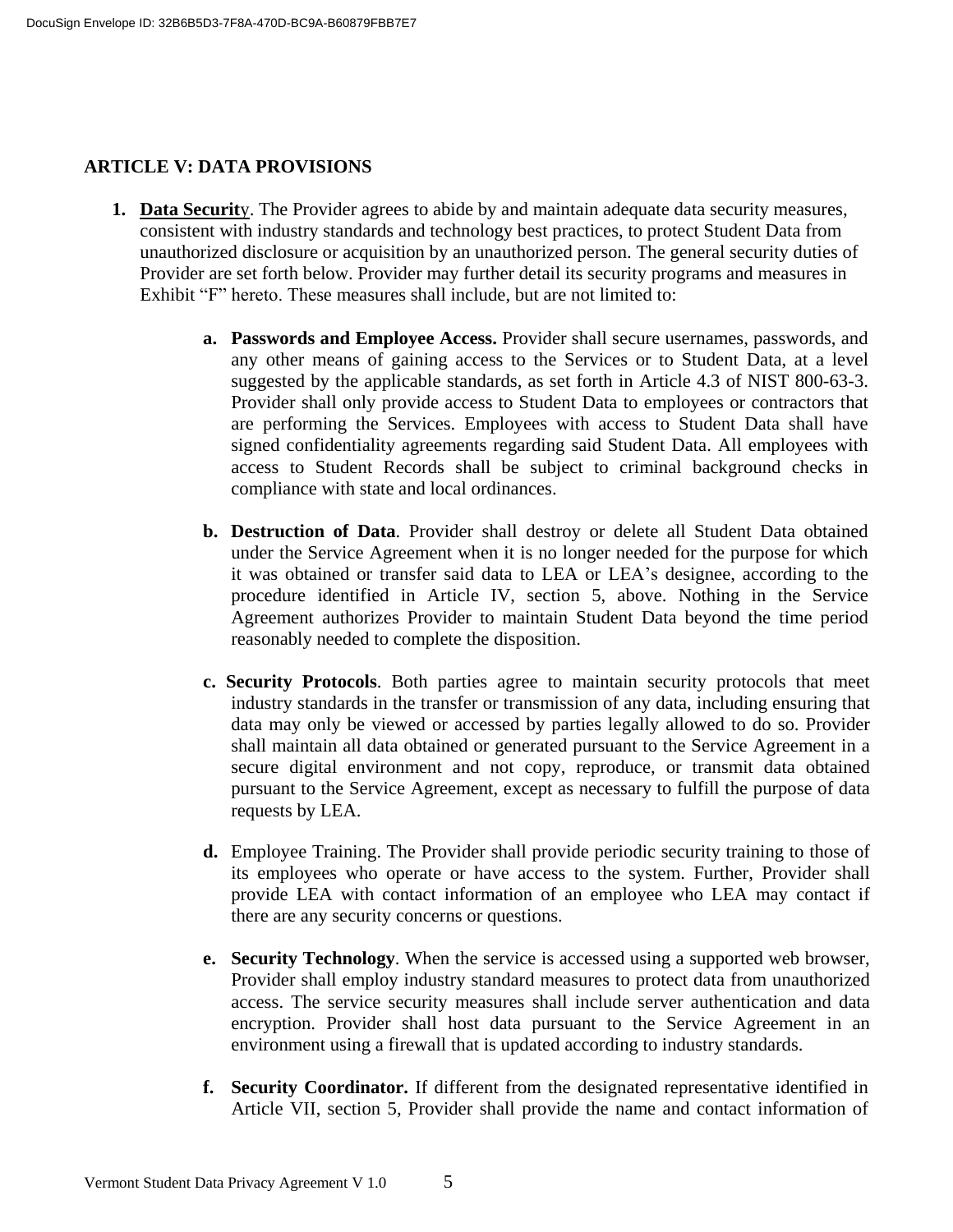Provider's Security Coordinator for the Student Data received pursuant to the Service Agreement.

- **g. Subprocessors Bound.** Provider shall enter into written agreements whereby Subprocessors agree to secure and protect Student Data in a manner consistent with the terms of this Article V. Provider shall periodically conduct or review compliance monitoring and assessments of Subprocessors to determine their compliance with this Article.
- **h. Periodic Risk Assessment.** Provider further acknowledges and agrees to conduct digital and physical periodic (no less than semi-annual) risk assessments and remediate any identified security and privacy vulnerabilities in a timely manner.

**2. Data Breach**. In the event that Student Data is accessed or obtained by an unauthorized individual, Provider shall provide notification to LEA within a reasonable amount of time of the incident, and not exceeding forty eight (48) hours. Provider shall follow the following process:

- **a.** The security breach notification shall be written in plain language, shall be titled "Notice of Data Breach," and shall present the information described herein under the following headings: "What Happened," "What Information Was Involved," "What We Are Doing," "What You Can Do," and "For More Information." Additional information may be provided as a supplement to the notice.
- **b.** The security breach notification described above in section 2(a) shall include, at a minimum, the following information:
	- **i.** The name and contact information of the reporting LEA subject to this section.
	- **ii.** A list of the types of personal information that were or are reasonably believed to have been the subject of a breach.
	- **iii.** If the information is possible to determine at the time the notice is provided, then either (1) the date of the breach, (2) the estimated date of the breach, or (3) the date range within which the breach occurred. The notification shall also include the date of the notice.
	- **iv.** Whether the notification was delayed as a result of a law enforcement investigation, if that information is possible to determine at the time the notice is provided.
	- **v.** A general description of the breach incident, if that information is possible to determine at the time the notice is provided.
- **c.** At LEA's discretion, the security breach notification may also include any of the following:
	- **i.** Information about what the agency has done to protect individuals whose information has been breached.
	- **ii.** Advice on steps that the person whose information has been breached may take to protect himself or herself.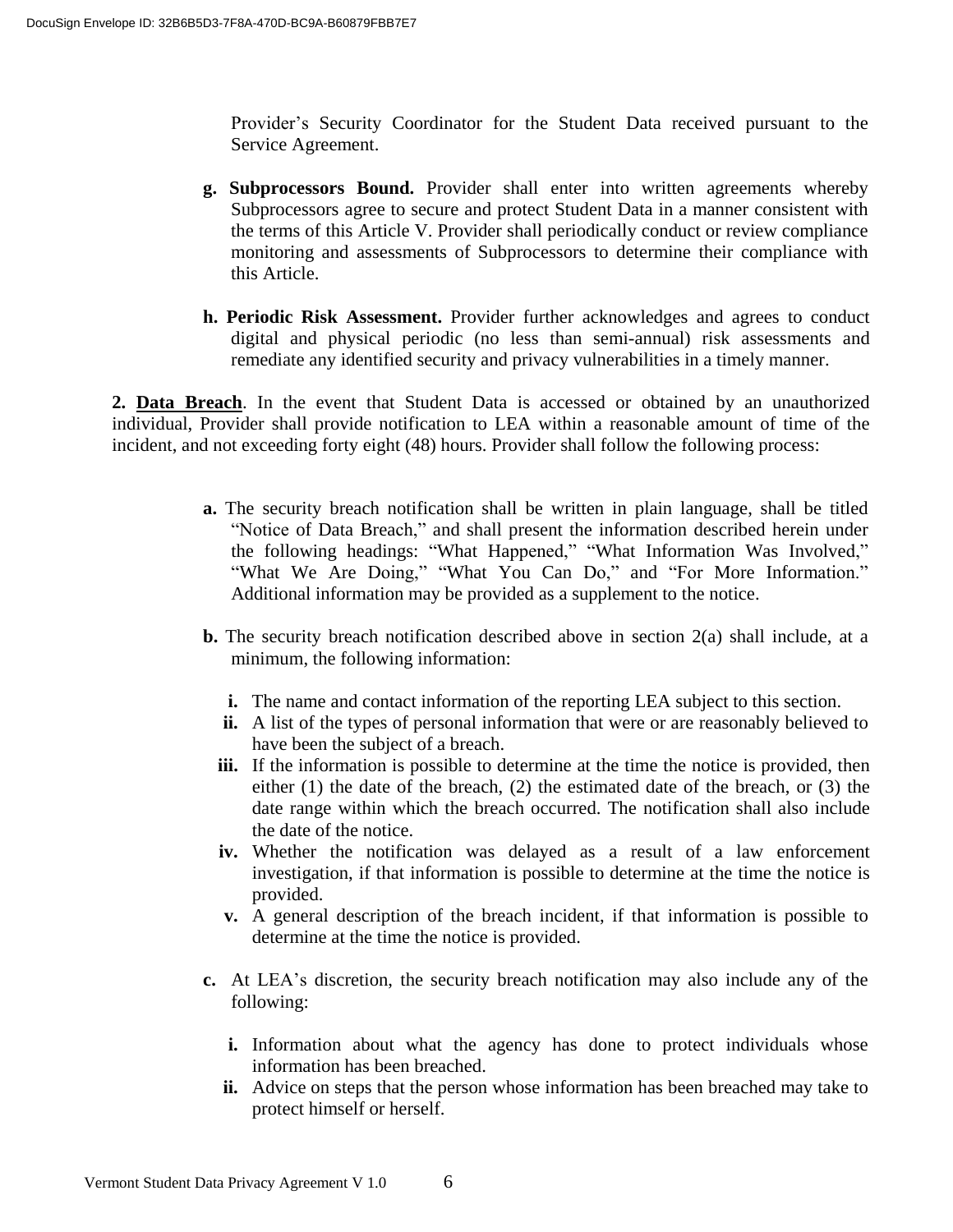- **d.** Provider agrees to adhere to all requirements in applicable State and in federal law with respect to a data breach related to the Student Data, including, when appropriate or required, the required responsibilities and procedures for notification and mitigation of any such data breach.
- **e.** Provider further acknowledges and agrees to have a written incident response plan that reflects best practices and is consistent with industry standards and federal and state law for responding to a data breach, breach of security, privacy incident or unauthorized acquisition or use of Student Data or any portion thereof, including personally identifiable information and agrees to provide LEA, upon request, with a copy of said written incident response plan.
- **f.** Provider is prohibited from directly contacting parent, legal guardian or eligible pupil unless expressly requested by LEA. If LEA requests Provider's assistance providing notice of unauthorized access, and such assistance is not unduly burdensome to Provider, Provider shall notify the affected parent, legal guardian or eligible pupil of the unauthorized access, which shall include the information listed in subsections (b) and (c), above. If requested by LEA, Provider shall reimburse LEA for costs incurred to notify parents/families of a breach not originating from LEA's use of the Service.
- **g.** In the event of a breach originating from LEA's use of the Service, Provider shall cooperate with LEA to the extent necessary to expeditiously secure Student Data.

### **ARTICLE VI- GENERAL OFFER OF PRIVACY TERMS**

Provider may, by signing the attached Form of General Offer of Privacy Terms (General Offer, attached hereto as Exhibit "E"), be bound by the terms of this DPA to any other LEA who signs the acceptance on in said Exhibit. The Form is limited by the terms and conditions described therein.

### **ARTICLE VII: MISCELLANEOUS**

- **1. Term**. The Provider shall be bound by this DPA for the duration of the Service Agreement or so long as the Provider maintains any Student Data. .
- **2. Termination**. In the event that either party seeks to terminate this DPA, they may do so by mutual written consent so long as the Service Agreement has lapsed or has been terminated. LEA shall have the right to terminate the DPA and Service Agreement in the event of a material breach of the terms of this DPA.
- **3. Effect of Termination Survival**. If the Service Agreement is terminated, the Provider shall destroy all of LEA's data pursuant to Article V, section 1(b), and Article II, section 3, above.
- **4. Priority of Agreements**. This DPA shall govern the treatment of student data in order to comply with privacy protections, including those found in FERPA and all applicable privacy statutes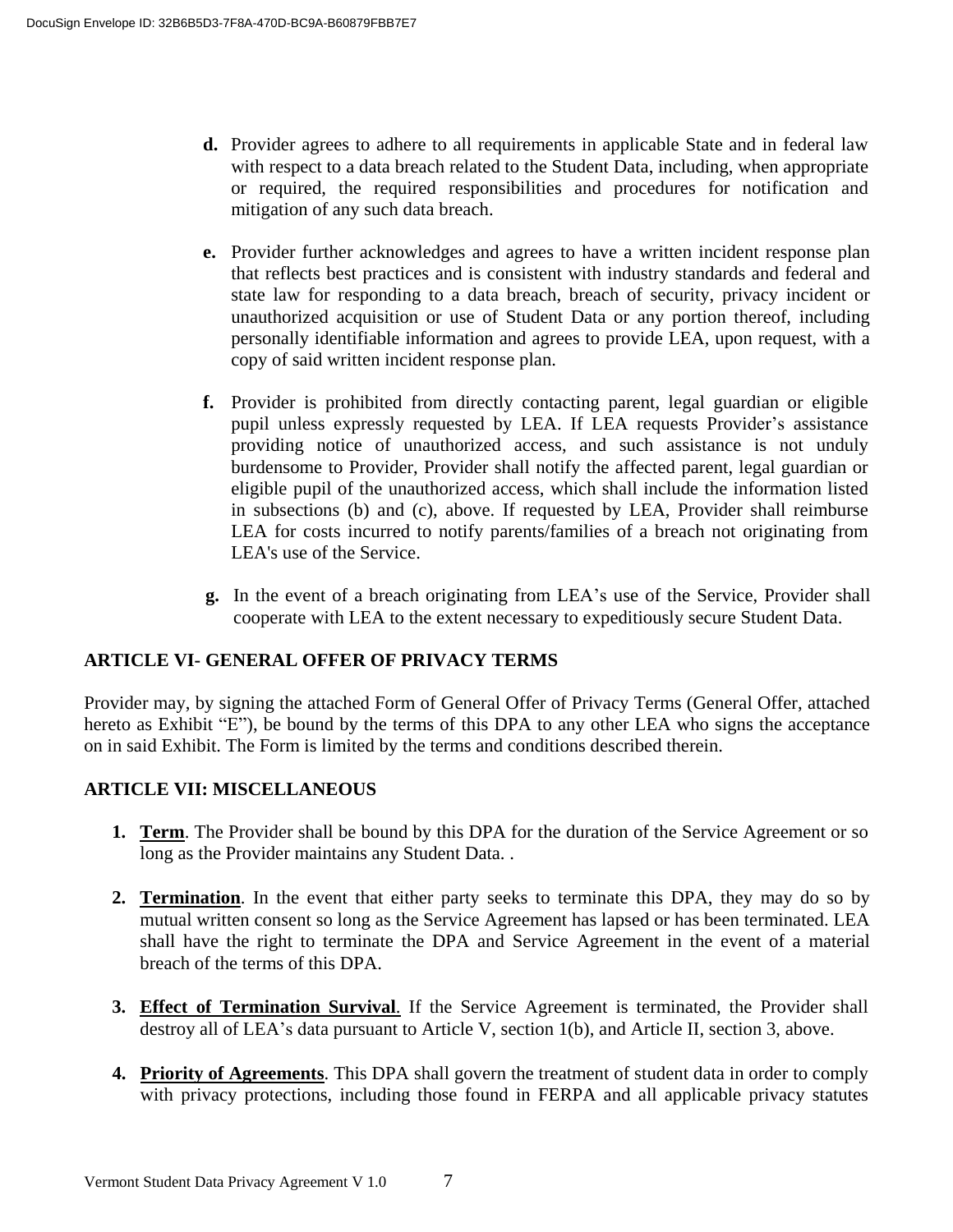identified in this DPA. In the event there is conflict between the DPA and the Service Agreement, the DPA shall apply and take precedence. Except as described in this paragraph herein, all other provisions of the Service Agreement shall remain in effect.

**5. Notice**. All notices or other communication required or permitted to be given hereunder must be in writing and given by personal delivery, or e-mail transmission (if contact information is provided for the specific mode of delivery), or first class mail, postage prepaid, sent to the designated representatives before:

#### **a. Designated Representatives**

The designated representative for the LEA for this Agreement is:

Name: Frank Barnes Title: Director of Educational Technology Contact Information: fbarnes@svsu.org, 802-447-7501

The designated representative for the Provider for this Agreement is:

\_\_\_\_\_\_\_\_\_\_\_\_\_\_\_\_\_\_\_\_\_\_\_

| Name:                       |  |
|-----------------------------|--|
| Title:                      |  |
| <b>Contact Information:</b> |  |

**b. Notification of Acceptance of General Offer of Terms**. Upon execution of Exhibit E, General Offer of Terms, Subscribing LEA shall provide notice of such acceptance in writing and given by personal delivery, or e-mail transmission (if contact information is provided for the specific mode of delivery), or first class mail, postage prepaid, to the designated representative below.

The designated representative for the notice of acceptance of the General Offer of Privacy Terms is:

| Name:                       |  |
|-----------------------------|--|
| Title:                      |  |
| <b>Contact Information:</b> |  |
|                             |  |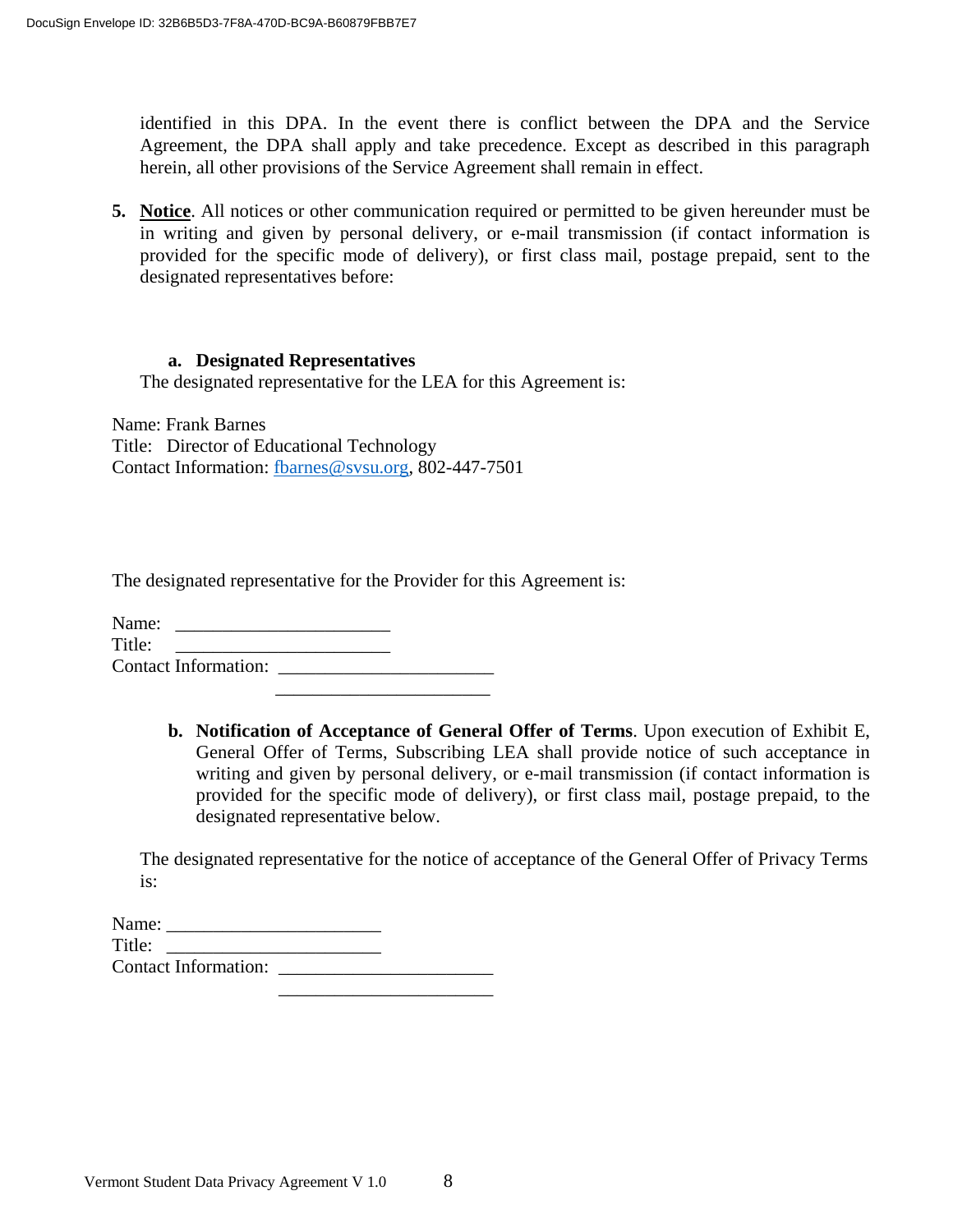- **6. Entire Agreement**. This DPA constitutes the entire agreement of the parties relating to the subject matter hereof and supersedes all prior communications, representations, or agreements, oral or written, by the parties relating thereto. This DPA may be amended and the observance of any provision of this DPA may be waived (either generally or in any particular instance and either retroactively or prospectively) only with the signed written consent of both parties. Neither failure nor delay on the part of any party in exercising any right, power, or privilege hereunder shall operate as a waiver of such right, nor shall any single or partial exercise of any such right, power, or privilege preclude any further exercise thereof or the exercise of any other right, power, or privilege.
- **7. Severability**. Any provision of this DPA that is prohibited or unenforceable in any jurisdiction shall, as to such jurisdiction, be ineffective to the extent of such prohibition or unenforceability without invalidating the remaining provisions of this DPA, and any such prohibition or unenforceability in any jurisdiction shall not invalidate or render unenforceable such provision in any other jurisdiction. Notwithstanding the foregoing, if such provision could be more narrowly drawn so as not to be prohibited or unenforceable in such jurisdiction while, at the same time, maintaining the intent of the parties, it shall, as to such jurisdiction, be so narrowly drawn without invalidating the remaining provisions of this DPA or affecting the validity or enforceability of such provision in any other jurisdiction.
- **8. Governing Law; Venue and Jurisdiction**. This DPA will be governed by and construed in accordance with the laws of the State of Vermont, without regard to conflicts of law principles. Each party consents and submits to the sole and exclusive jurisdiction of Vermont's state and federal courts for any dispute arising out of or relating to this service agreement or the transactions contemplated hereby.
- **9. Authority.** Provider represents that it is authorized to bind to the terms of this Agreement, including confidentiality and destruction of Student Data and any portion thereof contained therein, all related or associated institutions, individuals, employees or contractors who may have access to the Student Data and/or any portion thereof, or may own, lease or control equipment or facilities of any kind where the Student Data and portion thereof stored, maintained or used in any way. Provider agrees that any purchaser of the Provider shall also be bound to the Agreement.
- **10. Waiver**. No delay or omission of the LEA to exercise any right hereunder shall be construed as a waiver of any such right and the LEA reserves the right to exercise any such right from time to time, as often as may be deemed expedient.
- **11. Successors Bound**. This DPA is and shall be binding upon the respective successors in interest to Provider in the event of a merger, acquisition, consolidation or other business reorganization or sale of all or substantially all of the assets of such business.

[*Signature Page Follows*]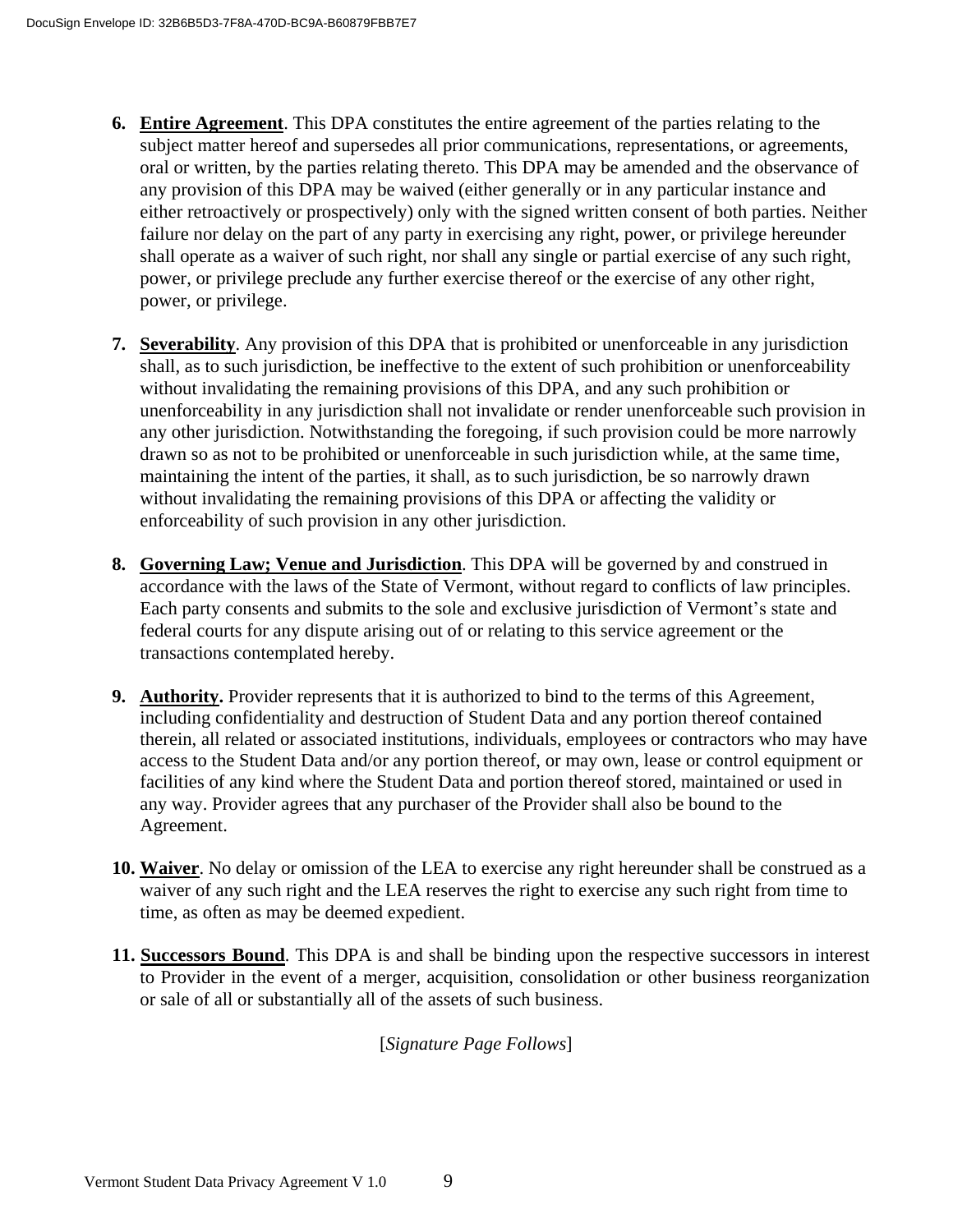IN WITNESS WHEREOF, the parties have executed this Student Data Privacy Agreement as of the last day noted below.

| Name of Provider: | Visual Blasters, LLC                                  |                                          |  |
|-------------------|-------------------------------------------------------|------------------------------------------|--|
| BY:               | -Docusigned by:<br>Geoffrey Hladik<br>FC58E66B042E402 | 02/04/2020<br>Date:                      |  |
| Printed Name:     | Geoff Hladik                                          | Title/Position: Head of Strategic Growth |  |

Name of Local Education Agency: Southwest Vermont Supervisory Union

BY: Fren $\bigcup$  Barres Date: 4/2/2020

Printed Name: Frank Barnes

Title/Position: Director of Educational Technology

Note: Electronic signature not permitted.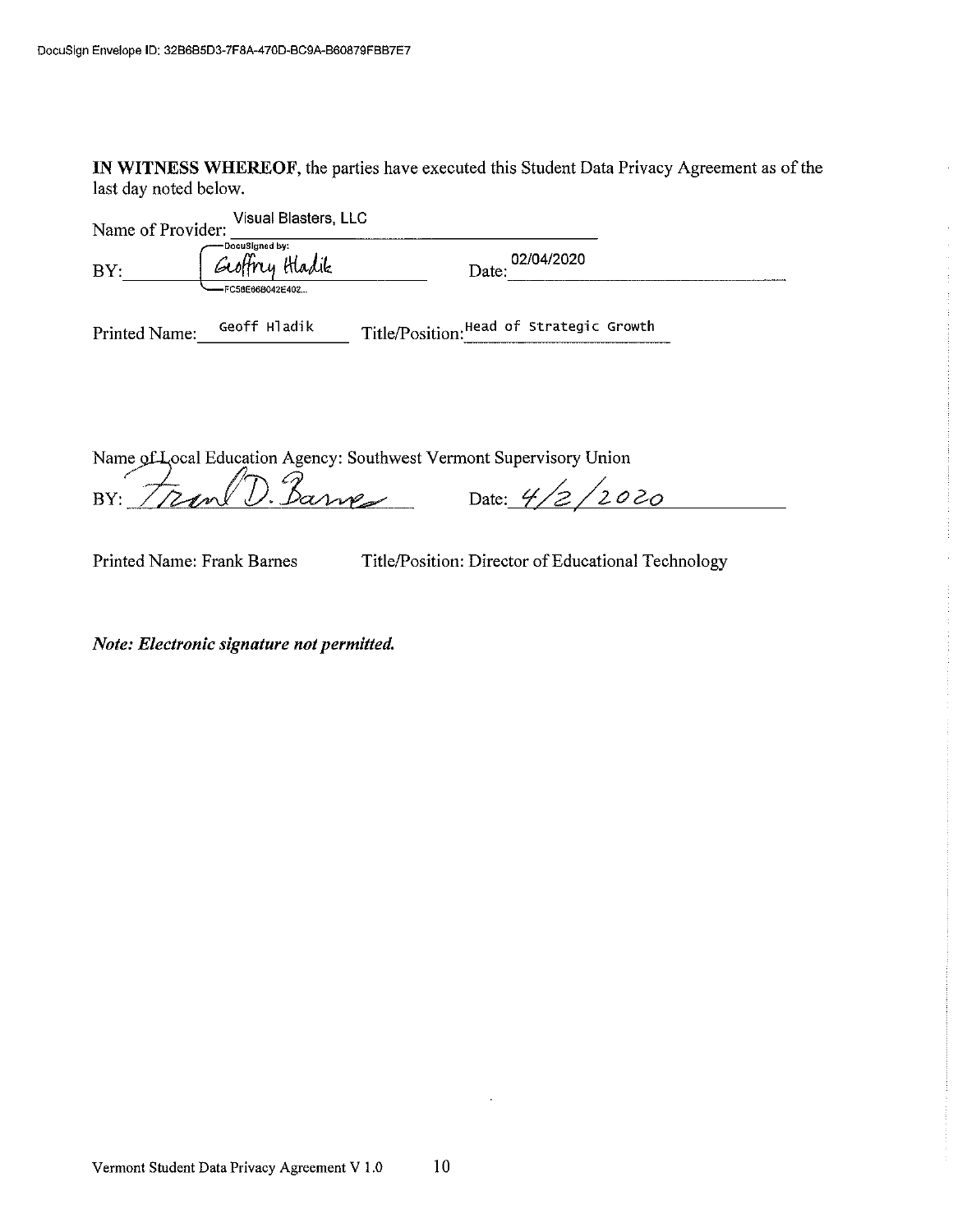# **EXHIBIT "A"**

## DESCRIPTION OF SERVICES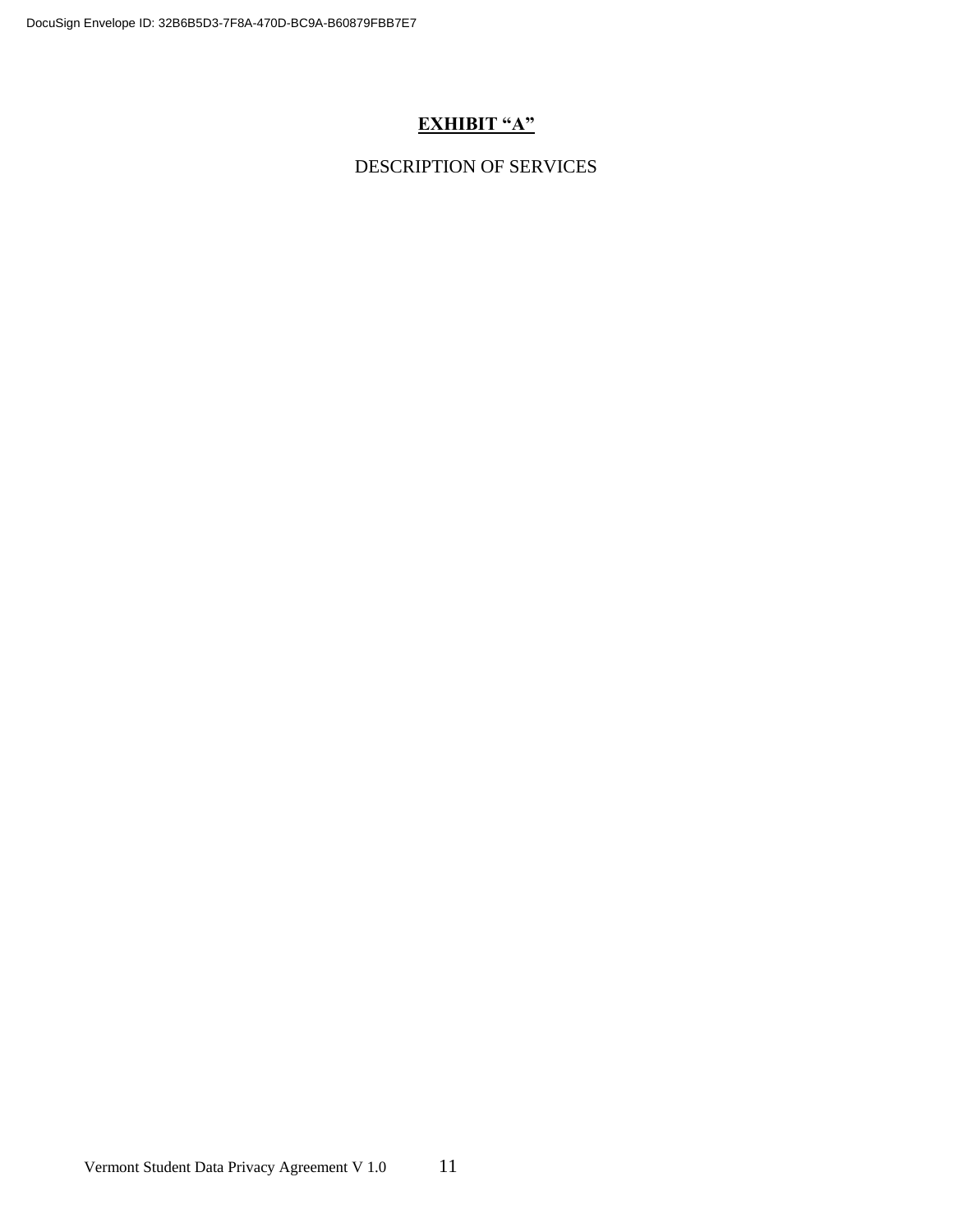## **EXHIBIT "B"**

## SCHEDULE OF DATA

| <b>Category of</b><br>Data                  | <b>Elements</b>                                                                          | <b>Check</b><br>if used<br>by<br>your<br>system | <b>Category of</b><br><b>Data</b>         | <b>Elements</b>                                                                            | <b>Check</b><br>if used<br>by<br>your<br>system |
|---------------------------------------------|------------------------------------------------------------------------------------------|-------------------------------------------------|-------------------------------------------|--------------------------------------------------------------------------------------------|-------------------------------------------------|
| Application<br>Technology<br>Meta Data      | IP Addresses of<br>users, Use of<br>cookies etc.<br>Other application<br>technology meta |                                                 |                                           | Language<br>information (native,<br>preferred or primary<br>language spoken by<br>student) |                                                 |
|                                             | data-Please specify:<br>Meta data on user                                                |                                                 |                                           | Other demographic<br>information-Please<br>specify:                                        |                                                 |
| <b>Application Use</b><br><b>Statistics</b> | interaction with<br>application                                                          |                                                 |                                           | Student school<br>enrollment                                                               |                                                 |
|                                             | Standardized test<br>scores                                                              |                                                 |                                           | Student grade level<br>Homeroom<br>Guidance counselor                                      |                                                 |
| Assessment                                  | Observation data<br>Other assessment<br>data-Please specify:                             |                                                 | Enrollment                                | Specific curriculum<br>programs                                                            |                                                 |
| Attendance                                  | Student school<br>(daily) attendance<br>data                                             |                                                 |                                           | Year of graduation<br>Other enrollment<br>information-Please<br>specify:                   |                                                 |
|                                             | Student class<br>attendance data                                                         |                                                 | Parent/Guardian<br>Contact<br>Information | Address<br>Email<br>Phone                                                                  |                                                 |
| Communications                              | Online<br>communications<br>that are captured<br>(emails, blog<br>entries)               |                                                 | Parent/Guardian<br>ID                     | Parent ID number<br>(created to link<br>parents to students)                               |                                                 |
| Conduct                                     | Conduct or<br>behavioral data                                                            |                                                 | Parent/Guardian<br>Name                   | First and/or Last                                                                          |                                                 |
|                                             | Date of Birth<br>Place of Birth                                                          |                                                 | Schedule                                  | Student scheduled<br>courses<br>Teacher names                                              |                                                 |
| Demographics                                | Gender<br>Ethnicity or race                                                              |                                                 |                                           |                                                                                            |                                                 |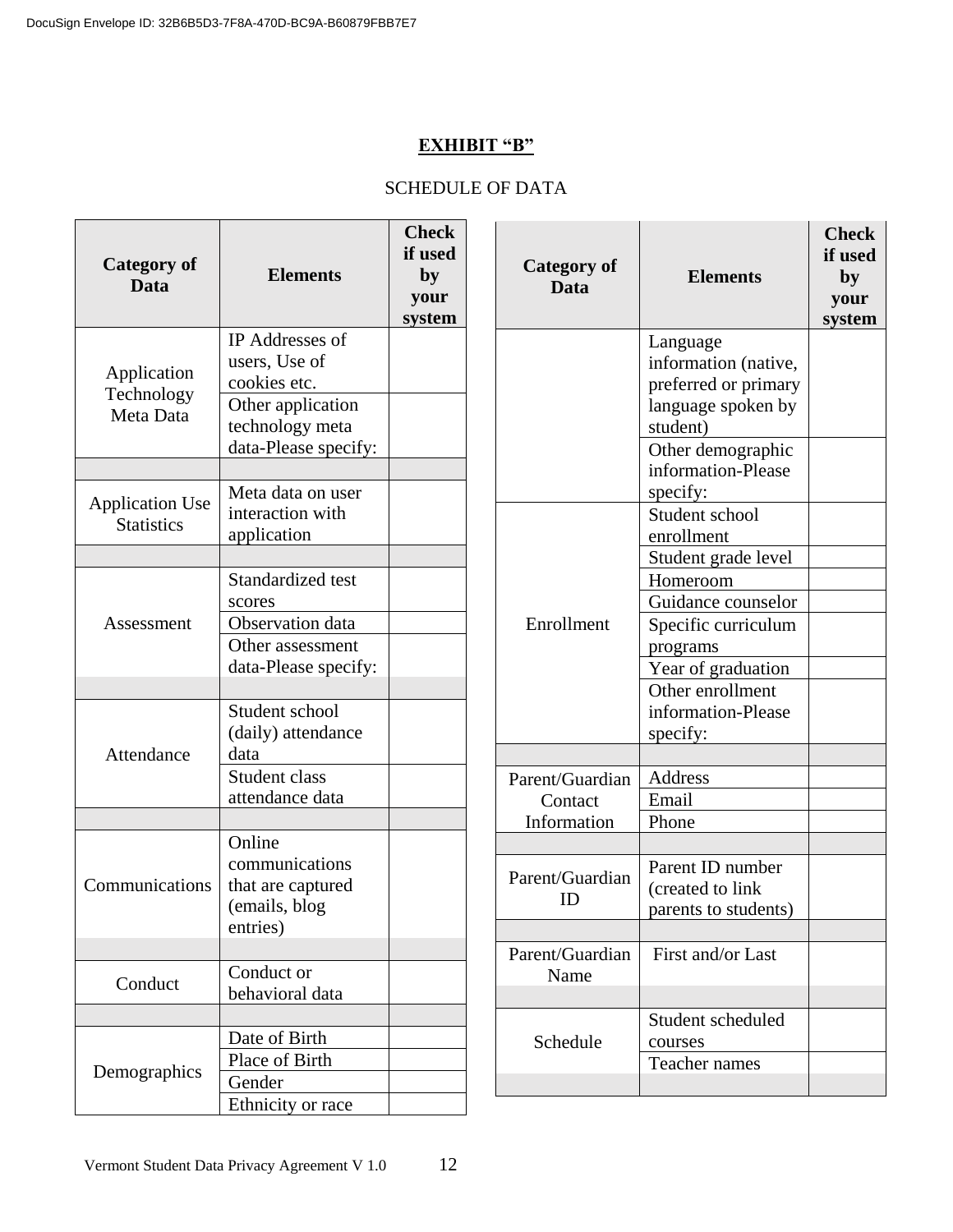| <b>Category of</b><br><b>Data</b>     | <b>Elements</b>                                                                                                                                                          | <b>Check</b><br>if used<br>by<br>your<br>system | <b>Category of</b><br><b>Data</b>    | <b>Elements</b>                                                                                                                              | <b>Check</b><br>if used<br>by<br>your<br>system |
|---------------------------------------|--------------------------------------------------------------------------------------------------------------------------------------------------------------------------|-------------------------------------------------|--------------------------------------|----------------------------------------------------------------------------------------------------------------------------------------------|-------------------------------------------------|
| Special Indicator                     | English language<br>learner information<br>Low income status<br>Medical alerts<br>/health data<br>Student disability<br>information<br>Specialized<br>education services |                                                 | Student In App<br>Performance        | Program/application<br>performance<br>(typing program-<br>student types 60<br>wpm, reading<br>program-student<br>reads below grade<br>level) |                                                 |
|                                       | (IEP or 504)<br>Living situations<br>(homeless/foster<br>care)<br>Other indicator<br>information-Please<br>specify:                                                      |                                                 | <b>Student Program</b><br>Membership | Academic or<br>extracurricular<br>activities a student<br>may belong to or<br>participate in<br>Student responses                            |                                                 |
| <b>Category of</b><br><b>Data</b>     | <b>Elements</b>                                                                                                                                                          | <b>Check</b><br>if used<br>by<br>your           | <b>Student Survey</b><br>Responses   | to surveys or<br>questionnaires<br>Student generated                                                                                         |                                                 |
| <b>Student Contact</b><br>Information | Address<br>Email<br>Phone                                                                                                                                                | system                                          | Student work                         | content; writing,<br>pictures etc.<br>Other student work<br>data -Please<br>specify:                                                         |                                                 |
| Student<br>Identifiers                | Local (School<br>district) ID number<br>State ID number<br>Vendor/App<br>assigned student ID<br>number<br>Student app<br>username<br>Student app                         |                                                 | Transcript                           | Student course<br>grades<br>Student course data<br>Student course<br>grades/performance<br>scores<br>Other transcript<br>data -Please        |                                                 |
| <b>Student Name</b>                   | passwords<br>First and/or Last                                                                                                                                           |                                                 | Transportation                       | specify:<br>Student bus<br>assignment<br>Student pick up<br>and/or drop off                                                                  |                                                 |

location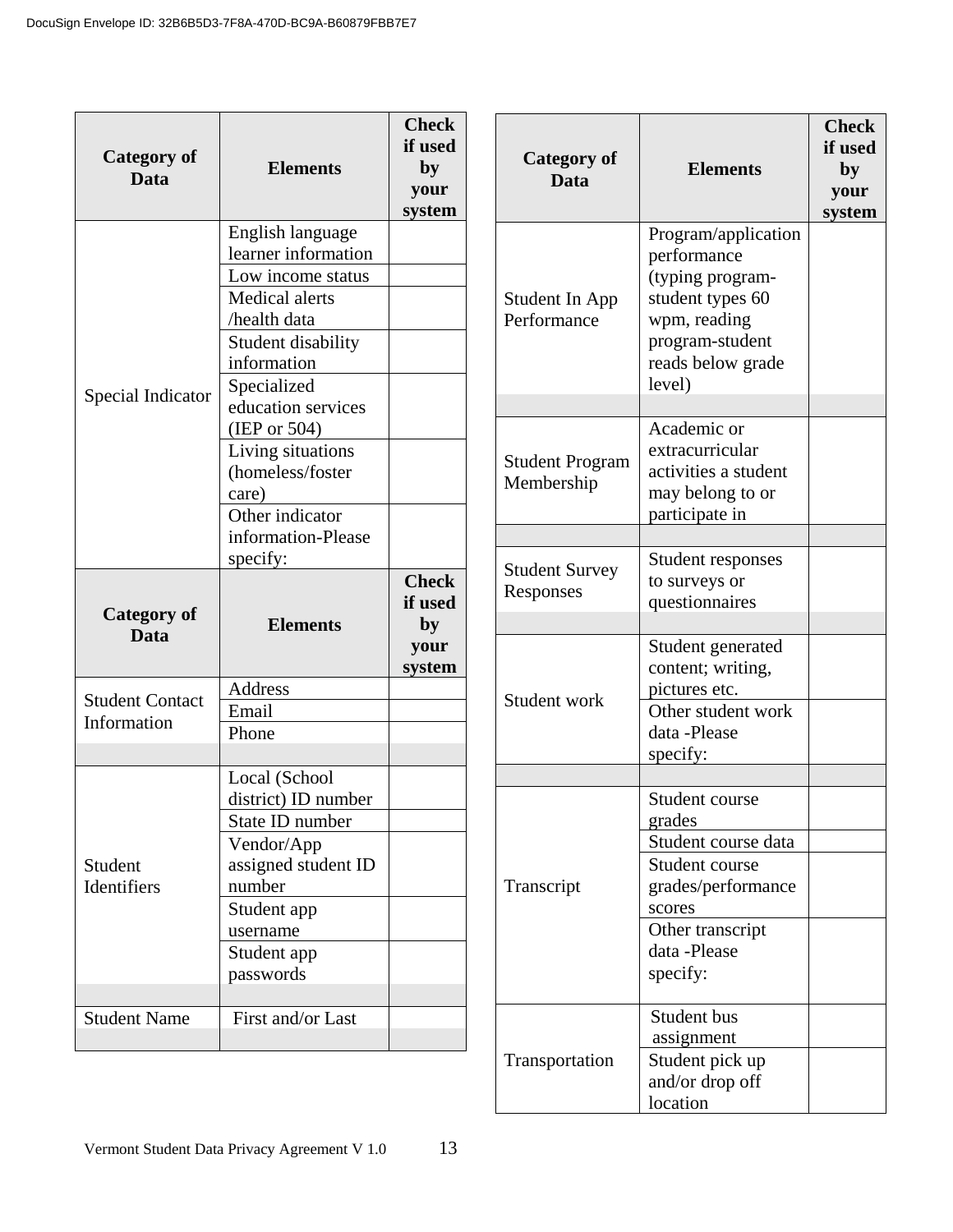| Category of<br>Data | <b>Elements</b>                                      | <b>Check</b><br>if used<br>by<br>your<br>system |
|---------------------|------------------------------------------------------|-------------------------------------------------|
|                     | Student bus card ID<br>number                        |                                                 |
|                     | Other transportation<br>data -Please<br>specify:     |                                                 |
|                     |                                                      |                                                 |
| Other               | Please list each<br>additional data<br>element used, |                                                 |

| Category of<br>Data | <b>Elements</b>                            | <b>Check</b><br>if used<br>by<br>your<br>system |
|---------------------|--------------------------------------------|-------------------------------------------------|
|                     | stored or collected<br>by your application |                                                 |

No Student Data Collected at this time \_\_\_\_\_\_\_. \*Provider shall immediately notify LEA if this designation is no longer applicable.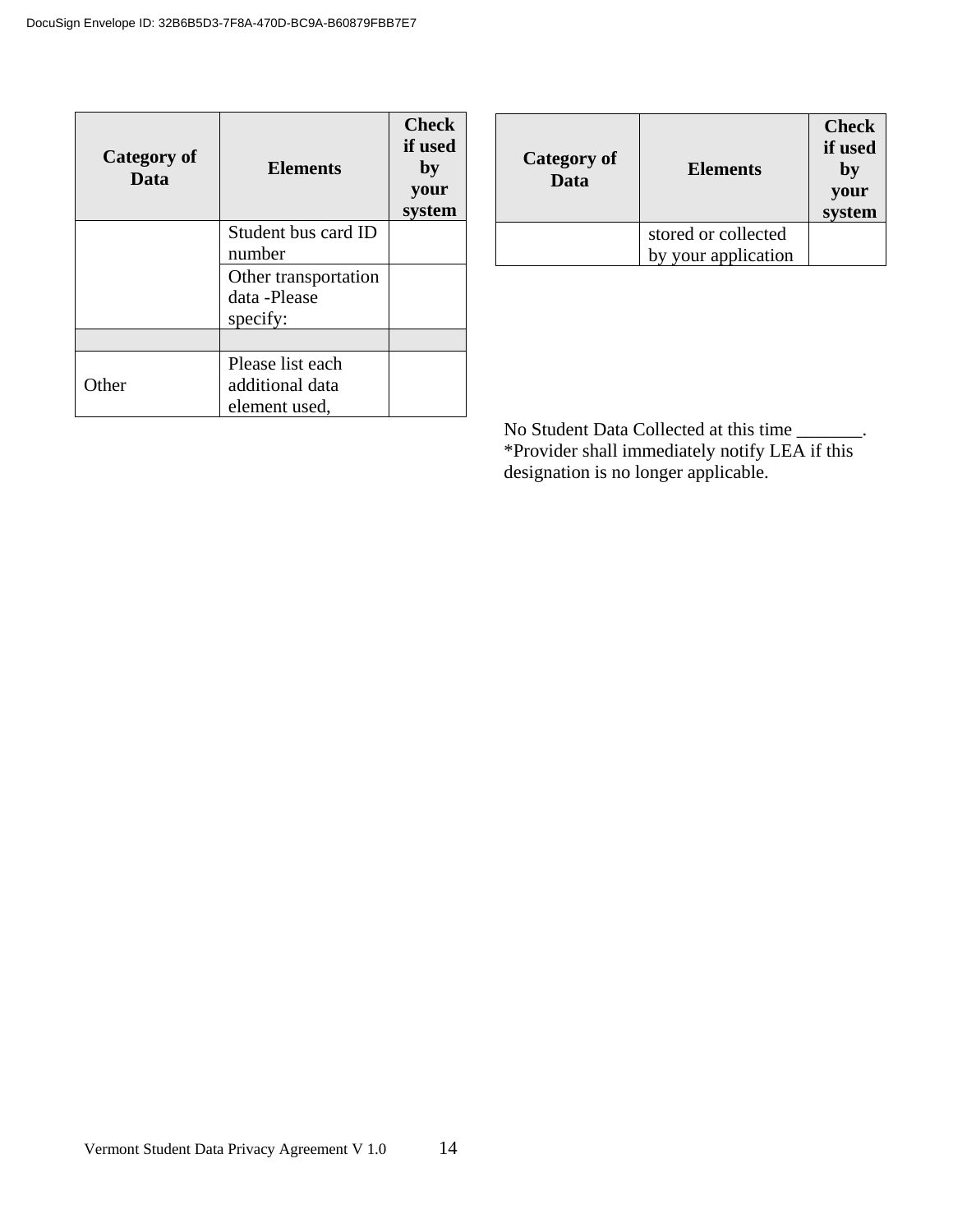### **EXHIBIT "C"**

### **DEFINITIONS**

**De-Identifiable Information (DII):** De-Identification refers to the process by which the Vendor removes or obscures any Personally Identifiable Information ("PII") from student records in a way that removes or minimizes the risk of disclosure of the identity of the individual and information about them.

**Educational Records:** Educational Records are official records, files and data directly related to a student and maintained by the school or local education agency, including but not limited to, records encompassing all the material kept in the student's cumulative folder, such as general identifying data, records of attendance and of academic work completed, records of achievement, and results of evaluative tests, health data, disciplinary status, test protocols and individualized education programs. For purposes of this DPA, Educational Records are referred to as Student Data.

**NIST:** Draft National Institute of Standards and Technology ("NIST") Special Publication Digital Authentication Guideline.

**Operator:** The term "Operator" means the operator of an Internet Website, online service, online application, or mobile application with actual knowledge that the site, service, or application is used primarily for K–12 school purposes and was designed and marketed for K–12 school purposes. For the purpose of the Service Agreement, the term "Operator" is replaced by the term "Provider." This term shall encompass the term "Third Party," as it is found in applicable state statues.

**Personally Identifiable Information (PII):** The terms "Personally Identifiable Information" or "PII" shall include, but are not limited to, student data, metadata, and user or pupil-generated content obtained by reason of the use of Provider's software, website, service, or app, including mobile apps, whether gathered by Provider or provided by LEA or its users, students, or students' parents/guardians. PII includes Indirect Identifiers, which is any information that, either alone or in aggregate, would allow a reasonable person to be able to identify a student to a reasonable certainty. For purposes of this DPA, Personally Identifiable Information shall include the categories of information listed in the definition of Student Data.

**Provider:** For purposes of the Service Agreement, the term "Provider" means provider of digital educational software or services, including cloud-based services, for the digital storage, management, and retrieval of pupil records. Within the DPA the term "Provider" includes the term "Third Party" and the term "Operator" as used in applicable state statutes.

**Pupil Generated Content:** The term "pupil-generated content" means materials or content created by a pupil during and for the purpose of education including, but not limited to, essays, research reports, portfolios, creative writing, music or other audio files, photographs, videos, and account information that enables ongoing ownership of pupil content.

**Pupil Records:** Means both of the following: (1) Any information that directly relates to a pupil that is maintained by LEA and (2) any information acquired directly from the pupil through the use of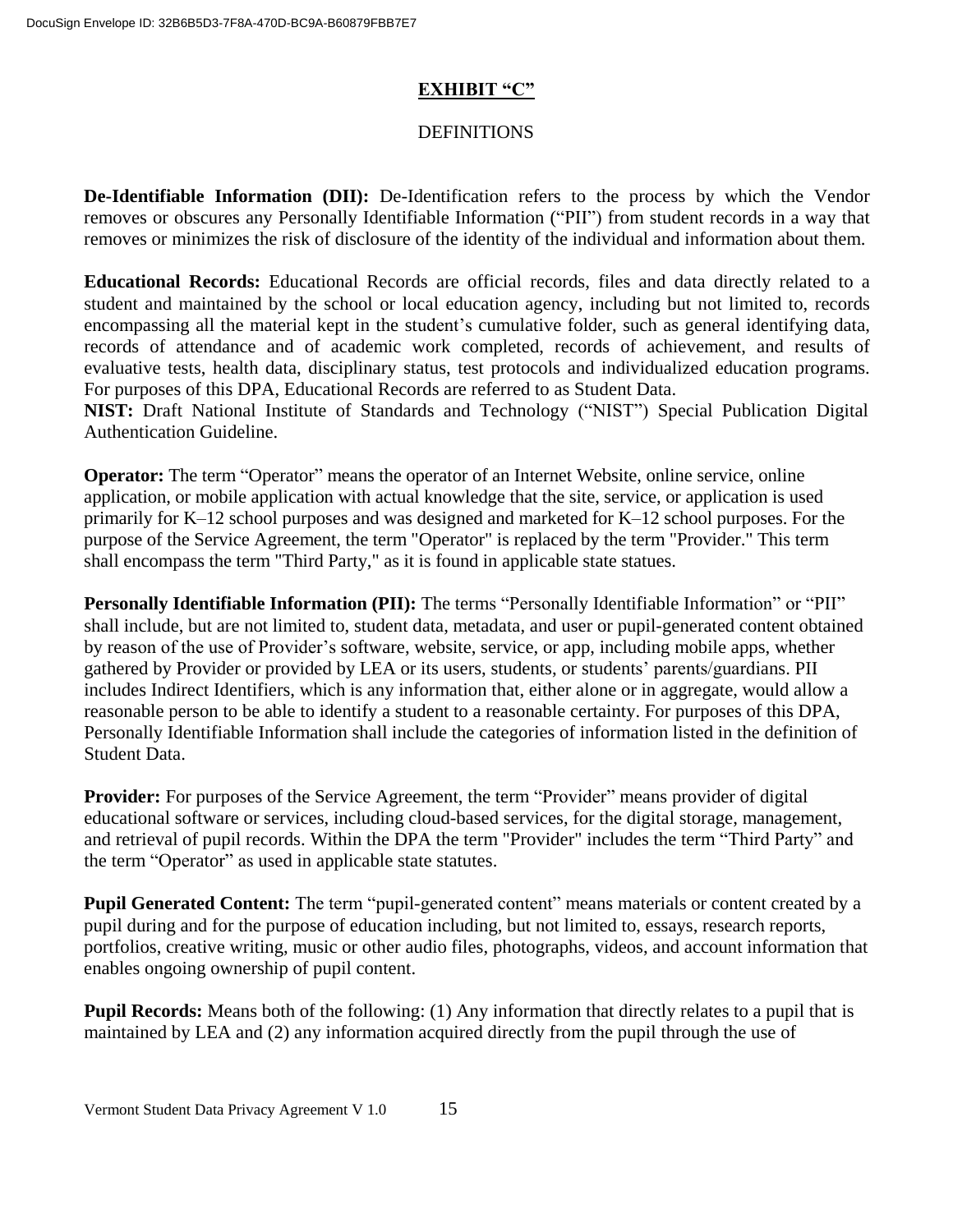instructional software or applications assigned to the pupil by a teacher or other LEA employee. For the purposes of this Agreement, Pupil Records shall be the same as Educational Records, Student Personal Information and Covered Information, all of which are deemed Student Data for the purposes of this Agreement.

**Service Agreement**: Refers to the Contract or Purchase Order to which this DPA supplements and modifies.

**School Official**: For the purposes of this Agreement and pursuant to 34 CFR 99.31 (B), a School Official is a contractor that: (1) Performs an institutional service or function for which the agency or institution would otherwise use employees; (2) Is under the direct control of the agency or institution with respect to the use and maintenance of education records; and (3) Is subject to 34 CFR 99.33(a) governing the use and re-disclosure of personally identifiable information from student records.

**Student Data:** Student Data includes any data, whether gathered by Provider or provided by LEA or its users, students, or students' parents/guardians, that is descriptive of the student including, but not limited to, information in the student's educational record or email, first and last name, home address, telephone number, email address, or other information allowing online contact, discipline records, videos, test results, special education data, juvenile dependency records, grades, evaluations, criminal records, medical records, health records, social security numbers, biometric information, disabilities, socioeconomic information, food purchases, political affiliations, religious information text messages, documents, student identifies, search activity, photos, voice recordings or geolocation information. Student Data shall constitute Pupil Records for the purposes of this Agreement, and for the purposes of Vermont and Federal laws and regulations. Student Data as specified in Exhibit B is confirmed to be collected or processed by the Provider pursuant to the Services. Student Data shall not constitute that information that has been anonymized or de-identified, or anonymous usage data regarding a student's use of Provider's services.

**SDPC (The Student Data Privacy Consortium):** Refers to the national collaborative of schools, districts, regional, territories and state agencies, policy makers, trade organizations and marketplace providers addressing real-world, adaptable, and implementable solutions to growing data privacy concerns.

**Student Personal Information:** "Student Personal Information" means information collected through a school service that personally identifies an individual student or other information collected and maintained about an individual student that is linked to information that identifies an individual student. For purposes of this DPA, Student Personal Information is referred to as Student Data.

**Subscribing LEA:** An LEA that was not party to the original Services Agreement and who accepts the Provider's General Offer of Privacy Terms.

**Sub-processor:** For the purposes of this Agreement, the term "Sub-processor" (sometimes referred to as the "Subcontractor") means a party other than LEA or Provider, who Provider uses for data collection, analytics, storage, or other service to operate and/or improve its software, and who has access to PII.

**Targeted Advertising**: Targeted advertising means presenting an advertisement to a student where the selection of the advertisement is based on student information, student records or student generated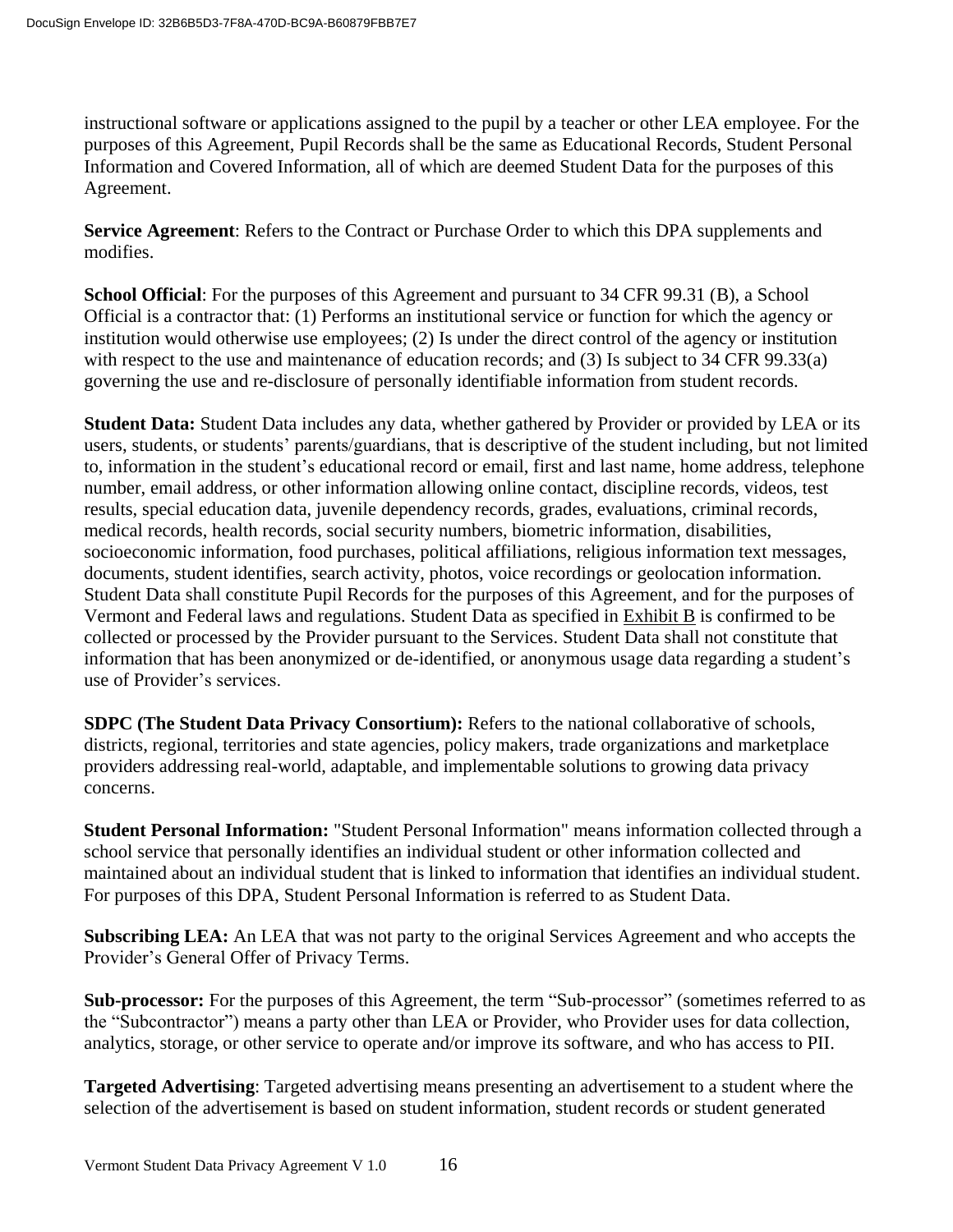content or inferred over time from the usage of the Provider's website, online service or mobile application by such student or the retention of such student's online activities or requests over time.

**Third Party**: The term "Third Party" means a provider of digital educational software or services, including cloud-based services, for the digital storage, management, and retrieval of pupil records. However, for the purpose of this Agreement, the term "Third Party" when used to indicate the provider of digital educational software or services is replaced by the term "Provider."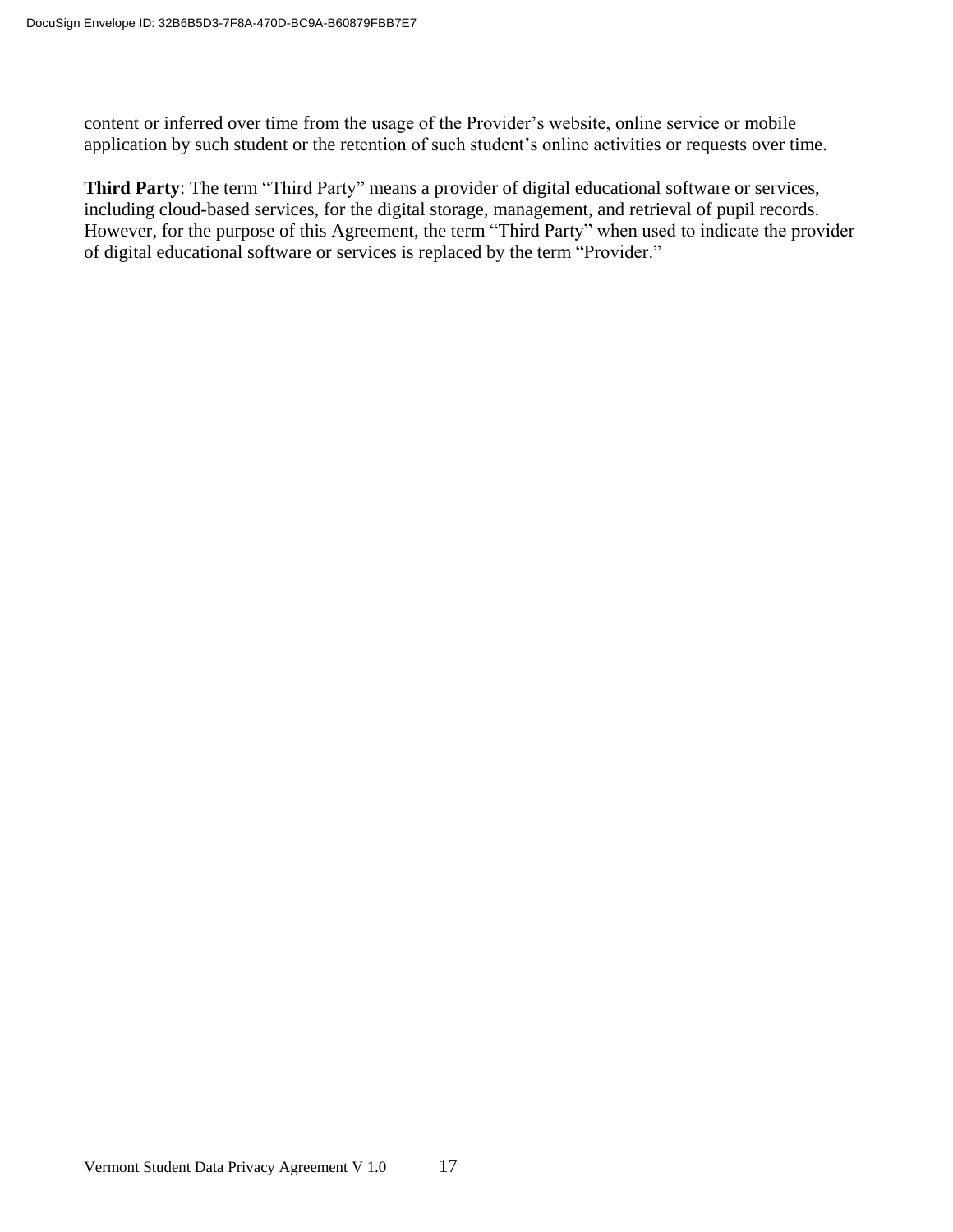## **EXHIBIT "D"**

### DIRECTIVE FOR DISPOSITION OF DATA

[Name or District or LEA] directs [Name of Company] to dispose of data obtained by Company pursuant to the terms of the Service Agreement between LEA and Company. The terms of the Disposition are set forth below:

| <b>Extent of Disposition</b><br>Disposition shall be: | Partial. The categories of data to be disposed of are as<br>follows:<br>[INSERT CATEGORIES]<br>X<br>Complete. Disposition extends to all categories of data.                                                                            |
|-------------------------------------------------------|-----------------------------------------------------------------------------------------------------------------------------------------------------------------------------------------------------------------------------------------|
| <b>Nature of Disposition</b>                          | x.<br>Destruction or deletion of data.                                                                                                                                                                                                  |
| Disposition shall be by:                              | Transfer of data. The data shall be transferred as set forth<br>in an attachment to this Directive. Following confirmation from<br>LEA that data was successfully transferred, Provider shall<br>destroy or delete all applicable data. |
| <b>Timing of Disposition</b>                          |                                                                                                                                                                                                                                         |
| Data shall be disposed of by the                      | $\frac{x}{x}$ As soon as commercially practicable<br>By (Insert Date)                                                                                                                                                                   |
| following date:                                       | Provider will report to LEA the actions taken to ensure the                                                                                                                                                                             |
|                                                       | disposition of data and date on which it was completed.                                                                                                                                                                                 |
|                                                       |                                                                                                                                                                                                                                         |

Authorized Representative of LEA

Date

\_\_\_\_\_\_\_\_\_\_\_\_\_\_\_\_\_\_\_\_\_\_\_\_\_\_\_\_\_\_\_\_\_\_\_\_ Verification of Disposition of Data by Authorized Representative of Provider

Date

 $\overline{\phantom{a}}$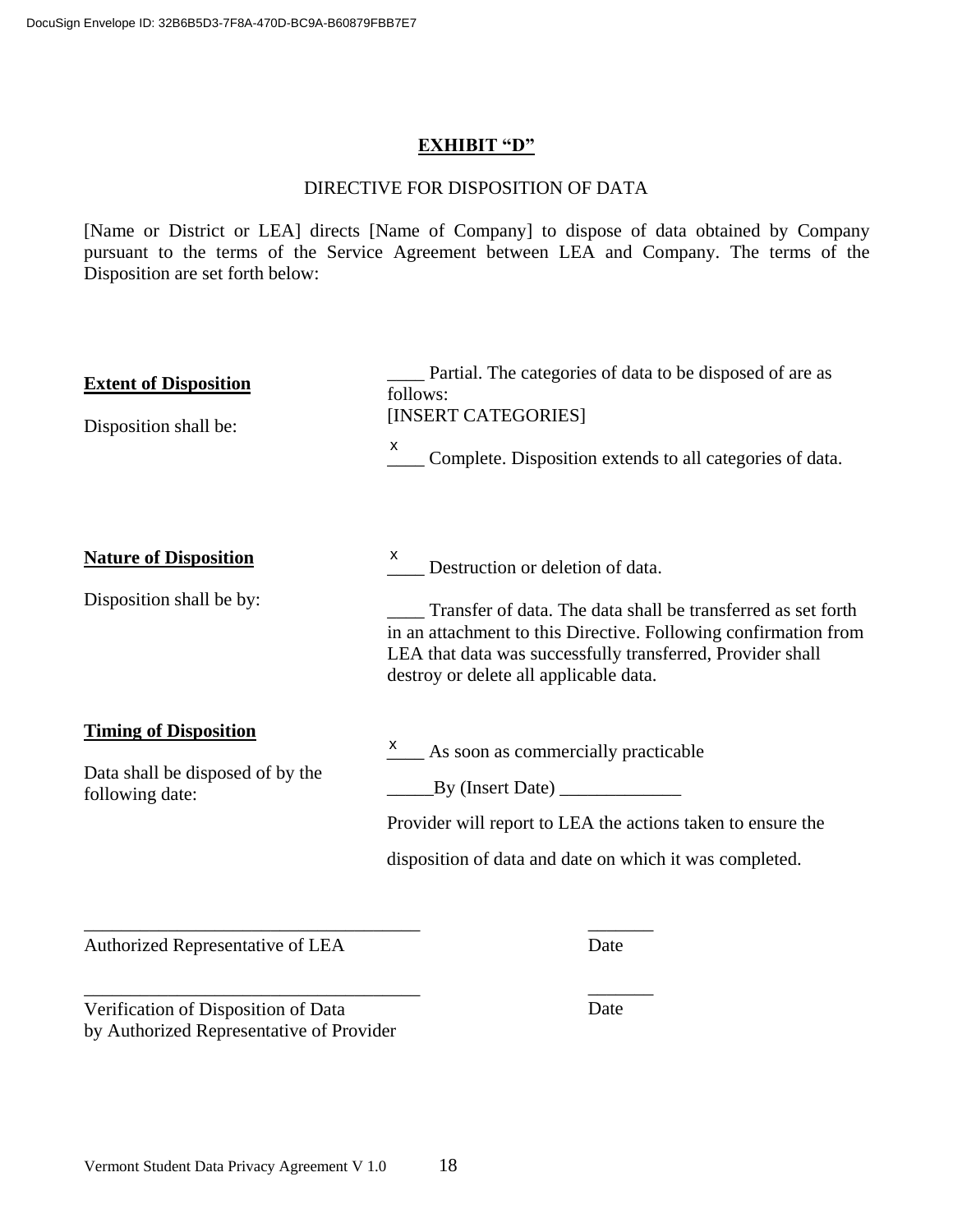### **OPTIONAL EXHIBIT "E" GENERAL OFFER OF PRIVACY TERMS**

### **1**. **Offer of Terms**

Provider offers the same privacy protections found in this DPA between it and the LEA to any other school district ("Subscribing LEA") who accepts this General Offer though its signature below. The Provider agrees that the information on the next page will be replaced throughout the Agreement with the information specific to the Subscribing LEA filled on the next page for the Subscribing LEA. This General Offer shall extend only to privacy protections and Provider's signature shall not necessarily bind Provider to other terms, such as price, term, or schedule of services, or to any other provision not addressed in this DPA. The Provider and the Subscribing LEA may also agree to change the data provide by LEA to the Provider to suit the unique needs of the Subscribing LEA. The Provider may withdraw the General Offer in the event of: (1) a material change in the applicable privacy statues; (2) a material change in the services and products subject listed in the Originating Service Agreement; or three (3) years after the date of Provider's signature to this Form. Provider shall notify the LEA in the event of any withdrawal so that this information may be transmitted to the Subscribing LEAs.

| Visual Blasters, LLC |                                 |                                          |
|----------------------|---------------------------------|------------------------------------------|
|                      | DocuSigned by:                  |                                          |
| BY:                  | Geoffrey Hladik                 | 3/31/2020<br>Date:                       |
| <b>Printed Name:</b> | FC58E66B042E402<br>Geoff Hladik | Title/Position: Head of Strategic Growth |

### **2**. **Subscribing LEA**

Vermont Student Data Privacy Agreement V 1.0 19

A Subscribing LEA, by signing a separate Service Agreement with Provider, and by its signature below, accepts the General Offer of Privacy Terms. The Subscribing LEA's individual information is contained below. The Subscribing LEA and the Provider shall therefore be bound by the same terms of this DPA.

| BY:                                                                                                                                                                                                           | Date:           |
|---------------------------------------------------------------------------------------------------------------------------------------------------------------------------------------------------------------|-----------------|
|                                                                                                                                                                                                               | Title/Position: |
| DATE:                                                                                                                                                                                                         |                 |
| DESIGNATED REPRESENTATIVE OF LEA:<br>Name<br>the control of the control of the control of the control of the control of the control of<br>Title<br><u> 1989 - Johann John Stone, mars et al. (</u><br>Address |                 |
| Telephone Number                                                                                                                                                                                              |                 |